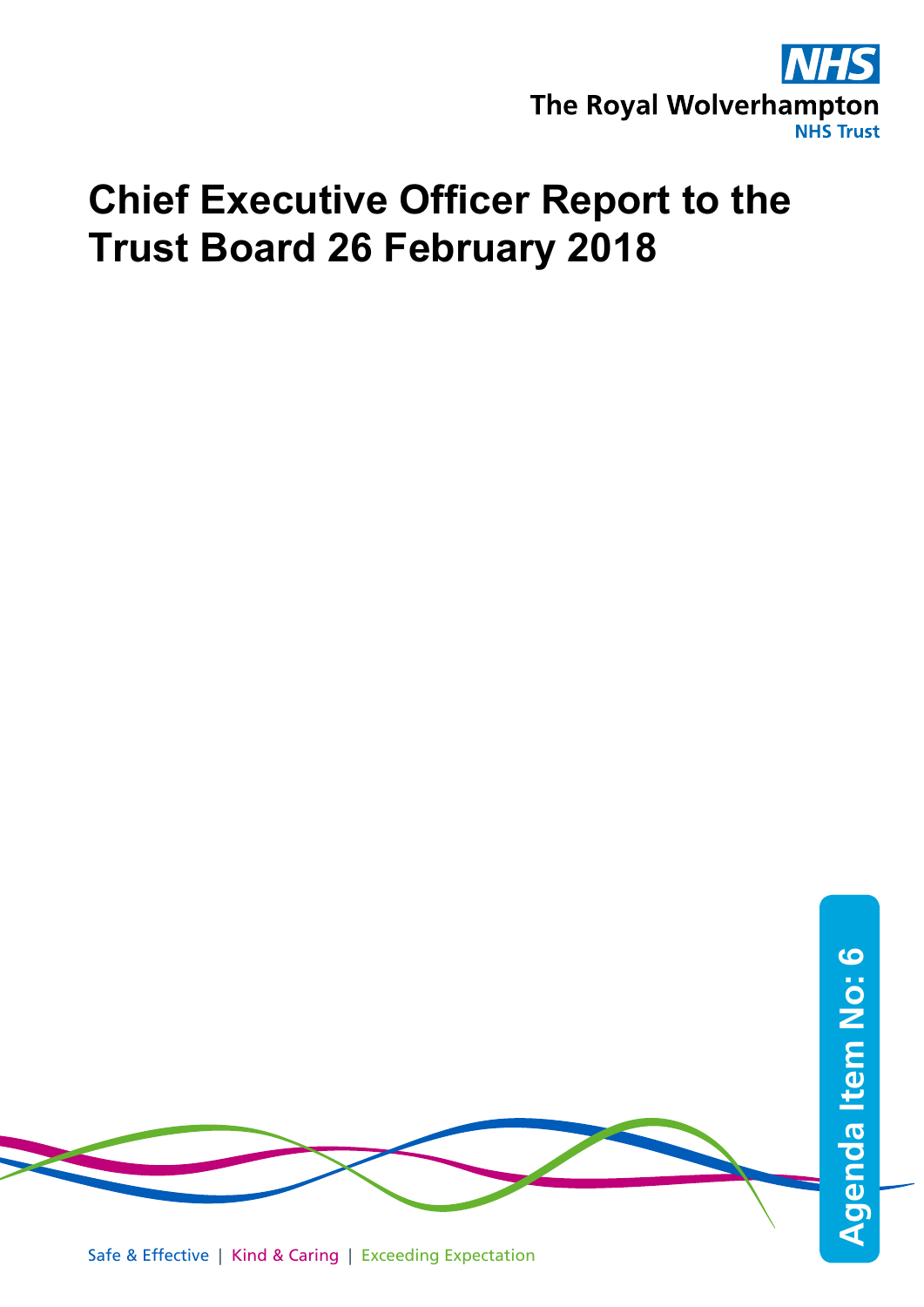**NHS** The Royal Wolverhampton

| <b>JHS Trust</b> |  |
|------------------|--|
|                  |  |
|                  |  |

| <b>Trust Board Report</b>                                      |                                                                                                                                                                                                                                                                                                                                                                                                                                                 |  |
|----------------------------------------------------------------|-------------------------------------------------------------------------------------------------------------------------------------------------------------------------------------------------------------------------------------------------------------------------------------------------------------------------------------------------------------------------------------------------------------------------------------------------|--|
| <b>Meeting Date:</b>                                           | 26 February 2018                                                                                                                                                                                                                                                                                                                                                                                                                                |  |
| Title:                                                         | <b>Chief Executive's Report</b>                                                                                                                                                                                                                                                                                                                                                                                                                 |  |
| <b>Executive</b><br><b>Summary:</b>                            | This report indicates my involvement in various events, policies recently<br>approved, and consultant appointments.                                                                                                                                                                                                                                                                                                                             |  |
| <b>Action</b><br><b>Requested:</b>                             | Receive and note,                                                                                                                                                                                                                                                                                                                                                                                                                               |  |
| For the attention<br>of the Board                              |                                                                                                                                                                                                                                                                                                                                                                                                                                                 |  |
| <b>Assure</b>                                                  | Assurance relating to the appropriate activity of the CEO.<br>٠                                                                                                                                                                                                                                                                                                                                                                                 |  |
| <b>Advise</b>                                                  | None in this report.<br>٠                                                                                                                                                                                                                                                                                                                                                                                                                       |  |
| <b>Alert</b>                                                   | None in this report.<br>$\bullet$                                                                                                                                                                                                                                                                                                                                                                                                               |  |
| <b>Author + Contact</b><br><b>Details:</b>                     | Tel 01902 694294<br>Email keith.wilshere1@nhs.net                                                                                                                                                                                                                                                                                                                                                                                               |  |
| <b>Links to Trust</b><br><b>Strategic</b><br><b>Objectives</b> | 1. Create a culture of compassion, safety and quality<br>2. Proactively seek opportunities to develop our services<br>3. To have an effective and well integrated local health and care system that operates<br>efficiently<br>4. Attract, retain and develop our staff, and improve employee engagement<br>5. Maintain financial health - Appropriate investment to patient services<br>6. Be in the top 25% of all key performance indicators |  |
| <b>Resource</b><br>Implications:                               | None                                                                                                                                                                                                                                                                                                                                                                                                                                            |  |
| <b>CQC Domains</b>                                             | <b>Responsive:</b> services are organised so that they meet people's needs.<br>Well-led: the leadership, management and governance of the organisation make sure it's<br>providing high-quality care that's based around individual needs, that it encourages learning<br>and innovation, and that it promotes an open and fair culture.                                                                                                        |  |
| <b>Equality and</b><br><b>Diversity Impact</b>                 | None in this report.                                                                                                                                                                                                                                                                                                                                                                                                                            |  |
| <b>Risks: BAF/TRR</b>                                          | None in this report.                                                                                                                                                                                                                                                                                                                                                                                                                            |  |
| <b>Public or Private:</b>                                      | Public                                                                                                                                                                                                                                                                                                                                                                                                                                          |  |
| <b>Other formal</b><br>bodies involved:                        | As detailed in the report.                                                                                                                                                                                                                                                                                                                                                                                                                      |  |
| <b>References</b>                                              |                                                                                                                                                                                                                                                                                                                                                                                                                                                 |  |
| <b>NHS</b><br><b>Constitution:</b>                             | In determining this matter, the Board should have regard to the Core<br>principles contained in the Constitution of:<br>Equality of treatment and access to services<br>High standards of excellence and professionalism<br>Service user preferences<br>Cross community working<br><b>Best Value</b><br>Accountability through local influence and scrutiny                                                                                     |  |